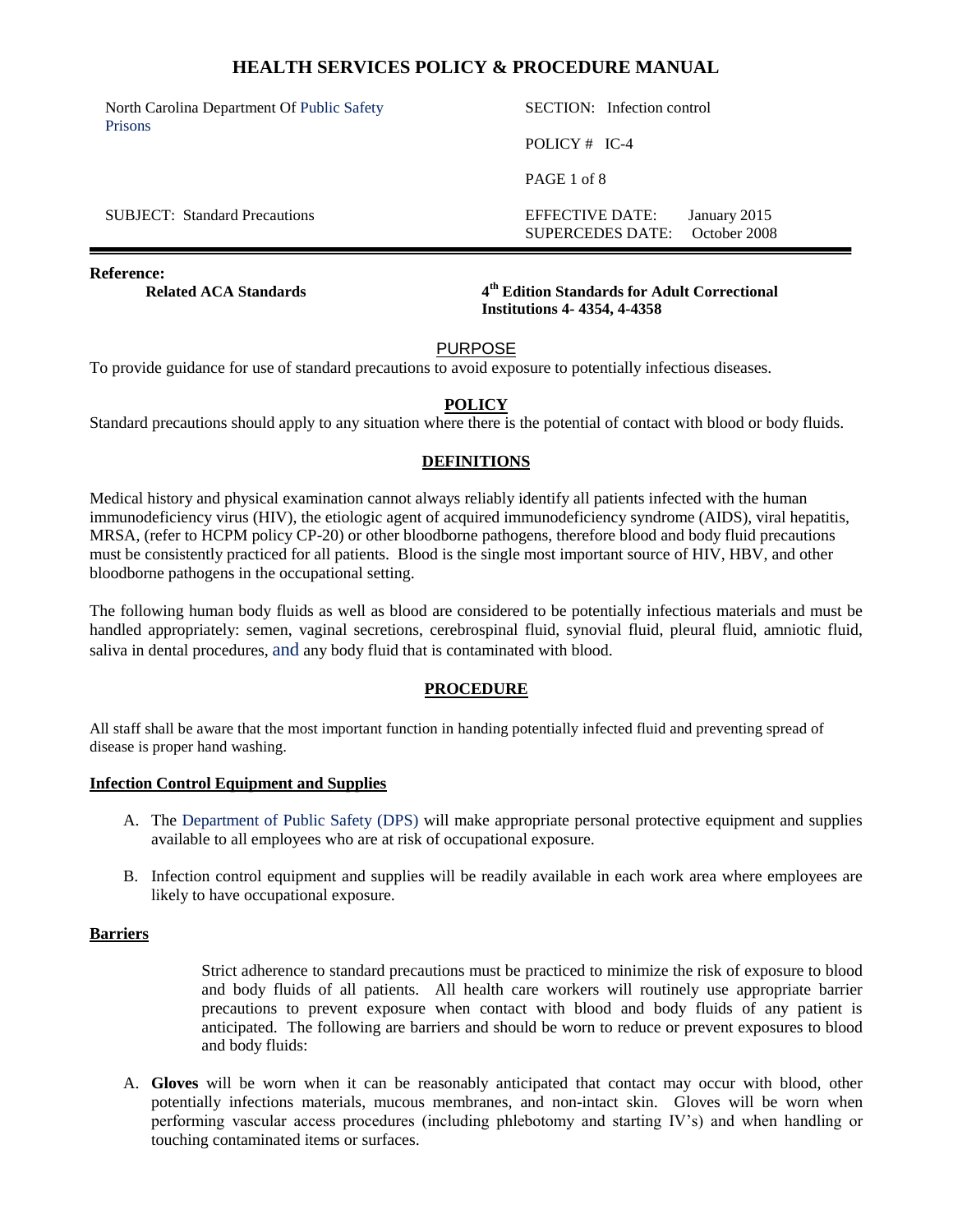| North Carolina Department Of Public Safety<br><b>Prisons</b> | SECTION: Infection control          |  |                              |
|--------------------------------------------------------------|-------------------------------------|--|------------------------------|
|                                                              | POLICY $#$ IC-4                     |  |                              |
|                                                              | PAGE 2 of 8                         |  |                              |
| <b>SUBJECT:</b> Standard Precautions                         | EFFECTIVE DATE:<br>SUPERCEDES DATE: |  | January 2015<br>October 2008 |

Disposable (single use) gloves such as surgical or examination gloves will be replaced as soon as practical when contaminated or as soon as feasible if they are torn, punctured, or when their ability to function as a barrier is compromised.

Gloves will be changed after contact with each patient. Change gloves when performing procedures from one body site to another on the same patient. Remove gloves and wash hands upon leaving the room. Gloves should be removed before touching environmental surfaces (e.g., telephones, addressograph machines, counter tops). In general, double gloving is not necessary; however, double gloving has been shown to reduce blood exposure during operative procedures. Disposable (single use) gloves will not be washed or decontaminated for reuse.

Utility gloves may be decontaminated for reuse if the integrity of the glove is not compromised. However, they must be discarded if they are cracked, peeling, torn, punctured, or exhibit other signs of deterioration or when their ability to function as a barrier is compromised.

B. **Mask, eye protection, and face shields** will be used whenever splashes, spray, splatter, or droplets of blood or other potentially infectious materials may be generated and eyes, nose, and mouth contamination can be reasonably anticipated.

Prescription eye glasses are not permissible to be used as eye protection unless equipped with side shields. Protective eye wear must also be worn by persons wearing contact lenses when there is potential for eye contamination.

C. **Gowns, aprons, and other protective body clothing** such as, but not limited to, laboratory coats, clinic jackets, or similar outer garments will be worn in occupational exposure situations. The type and characteristics of the protection or body clothing depends upon the task and degree of exposure anticipated. Based upon this determination, appropriate personal protective clothing will be selected. Appropriate protective clothing must prevent contamination of an employee's skin or clothing by blood or other potentially infectious materials. Plastic disposable aprons or water proof gowns are available for use. **If an employee's garment(s) is penetrated by blood or other potentially infectious materials,** the garment(s) will be removed immediately or as soon as feasible. The contaminated clothing will not be taken home and laundered.

Contaminated personal clothing will be laundered as outlined in the facility exposure control plan.

D. **Surgical caps or hoods and/or shoe covers** will be worn in instances where gross contamination can be reasonably anticipated (operating rooms, emergency rooms).

#### **Health Care Equipment and Environment**

The work site will be maintained in a clean and sanitary condition.

A. **Equipment and environmental work surfaces** will be decontaminated with an appropriate disinfectant after completion of procedures, immediately or as soon as feasible when surfaces are overtly contaminated or after any spill of blood or other potentially infectious materials, and at the end of the work shift if the surfaces may have become contaminated since the last cleaning. Equipment contaminated with blood or other potentially infectious materials will be checked routinely and decontaminated if possible prior to servicing or shipping. If parts of the equipment cannot be decontaminated prior to servicing or repair, an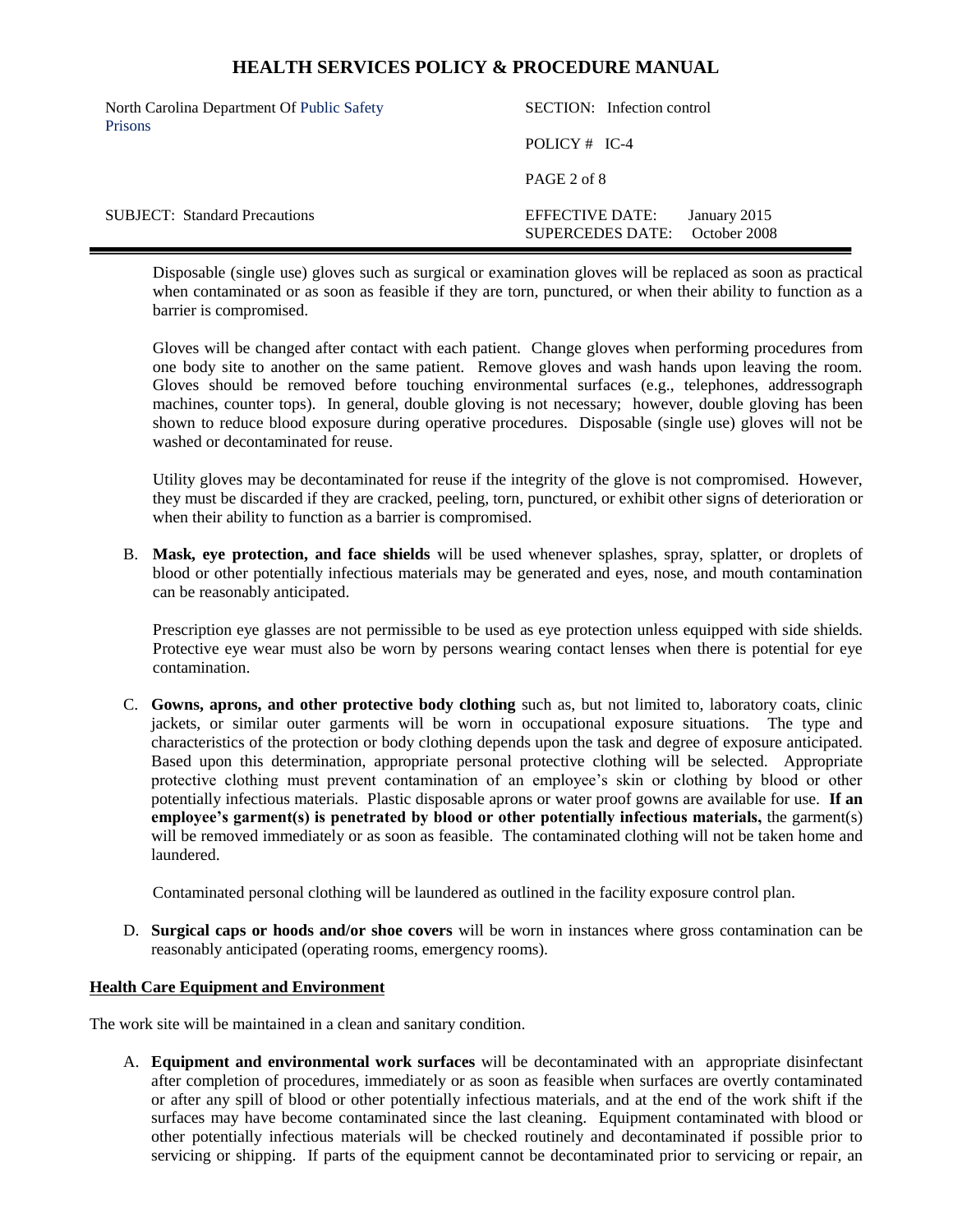| North Carolina Department Of Public Safety<br><b>Prisons</b> | SECTION: Infection control          |                              |  |
|--------------------------------------------------------------|-------------------------------------|------------------------------|--|
|                                                              | POLICY $#$ IC-4                     |                              |  |
|                                                              | PAGE 3 of 8                         |                              |  |
| <b>SUBJECT:</b> Standard Precautions                         | EFFECTIVE DATE:<br>SUPERCEDES DATE: | January 2015<br>October 2008 |  |

BIOHAZARD tag/label stating additional information as to which parts of the equipment are contaminated must accompany the equipment.

- B. **Protective covering** such as plastic wrap, aluminum foil, or imperviously backed absorbent paper used to cover equipment and environmental surfaces, will be removed and replaced after each patient.
- C. **All bins, pails, cans, and similar receptacles** intended for reuse which have reasonable likelihood for becoming contaminated with blood or other potentially infectious materials, will be inspected and decontaminated on a regularly scheduled basis, and cleaned and decontaminated immediately or as soon as feasible upon visible contamination.
- D. **Broken glassware** which may be contaminated will not be picked up directly with hands. Clean up will be by mechanical means, such as a brush and dust pan, tongs or forceps, and placed in a rigid container (e.g., sharps container for disposal).
- E. **Reusable sharps** that are contaminated with blood or other potentially infectious materials will be placed in an appropriately labeled container for cleaning. The sharps will be removed using tongs or forceps. Employees shall not reach by hand into the container to remove contaminated sharps. If the sharps are in a basin covered with water/liquid, the solution should be drained from the basin before removing with tongs.

#### **Cleaning and Decontaminating Spills of Blood or Other Body Fluids**

Blood and body fluid spills should be contained by covering with disposable towels or a dry liquid treatment system (absorbent powder) and then scooped or swept up with a brush and dust pan. This should be placed in a small plastic bag, closed and placed in the medical waste container. An EPA approved chemical germicide that is registered as a "hospital disinfectant" (e.g., quaternary ammonium compounds, phenolics) may then be used at the recommended dilution to decontaminate the blood or body fluid spill. Gloves must be worn during the cleaning and decontaminating procedures.

## **Containment and Disposal of Contaminated Sharps**

- A. **Contaminated sharps** will be discarded immediately or as soon as feasible in containers that are closable, puncture resistant, and leak proof on the sides and bottom. Containers will be labeled with a BIOHAZARD label. In DOP facilities contaminated sharps containers will be kept in a secure location and placed as close as feasible to the patient care area. The contaminated sharps containers will be maintained upright throughout use and be routinely replaced and not be allowed to overfill. When removing containers of contaminated sharps from the area of use, the container will be closed immediately prior to removal to prevent spillage or protrusion of contents during handling, storage, or transporting. Contaminated sharps containers will be disposed of by a licensed vendor.
- **B. All health-care workers** should take precautions to prevent injuries caused by needles, scalpels, and other sharp instruments or devices during procedures; when cleaning used instruments; during disposal of used needles; and when handling sharp instruments after procedures. To prevent needle stick injuries, needles should not be recapped, purposely bent or broken by hand, removed from disposable syringes, or otherwise manipulated.
- C. **Hands** must be thoroughly washed between all direct patient contacts or after handling soiled or contaminated equipment. Hands and other skin surfaces must be washed immediately and thoroughly if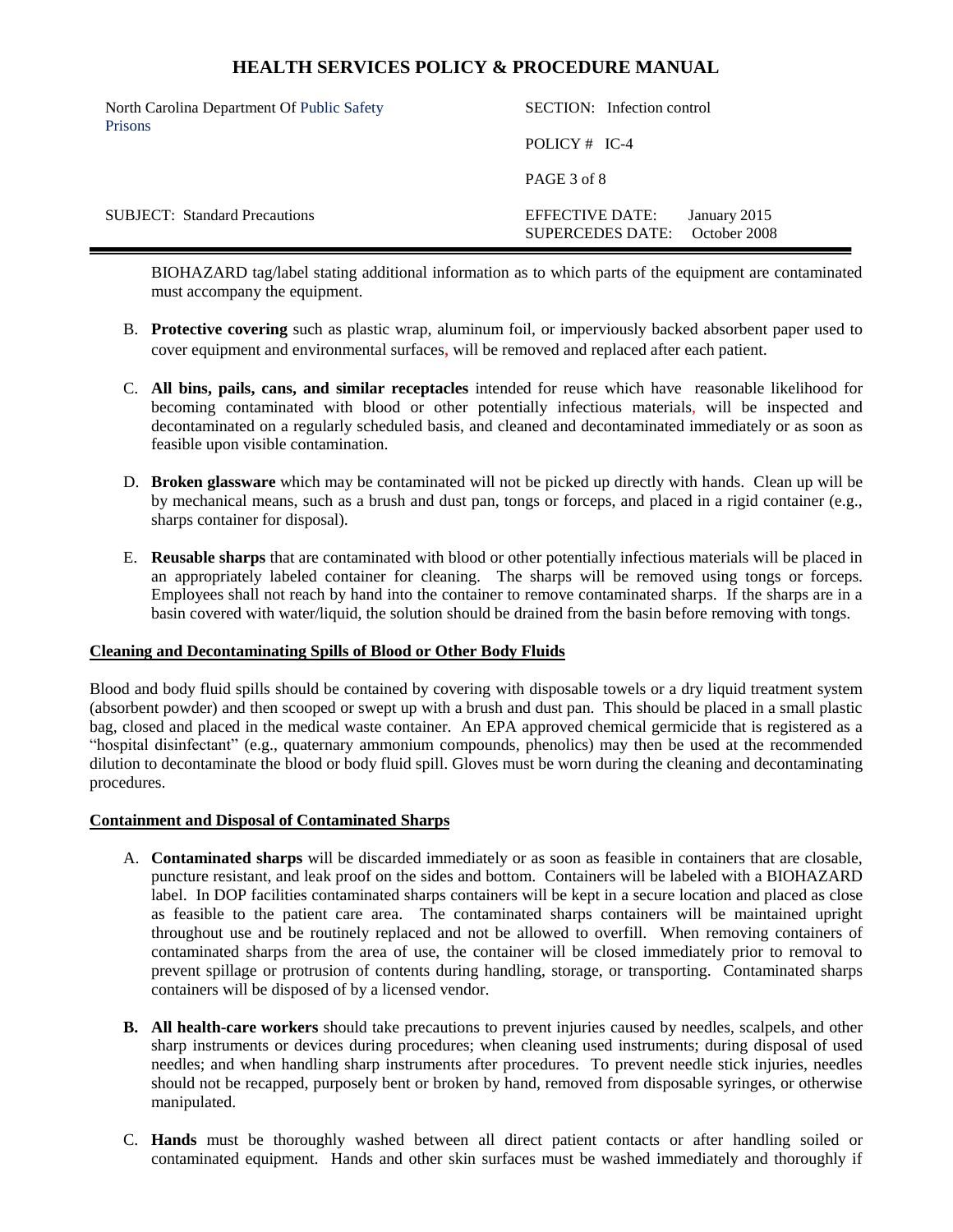| North Carolina Department Of Public Safety<br><b>Prisons</b> | SECTION: Infection control                                                 |  |  |
|--------------------------------------------------------------|----------------------------------------------------------------------------|--|--|
|                                                              | POLICY $#$ IC-4                                                            |  |  |
|                                                              | PAGE 4 of 8                                                                |  |  |
| <b>SUBJECT:</b> Standard Precautions                         | EFFECTIVE DATE:<br>January 2015<br>October 2008<br><b>SUPERCEDES DATE:</b> |  |  |

contaminated with blood or other potentially infectious body fluids. Hands must be washed immediately after gloves are removed.

## **Emergency Resuscitation Equipment**

To minimize the need for emergency mouth-to-mouth resuscitation, one-way valve CPR masks should be available in strategic locations in each facility. Mouthpieces, resuscitation bags/masks or ventilation devices as appropriate are to be available in patient care areas.

## **Dermatitis**

Health-care workers who have exudative lesions or weeping dermatitis should refrain from all direct patient care and from handling contaminated patient-care equipment until the condition resolves. Personnel who have dermatitis or allergies associated with hand washing agents, gloves, or other products should request assistance from supervisor in resolving the problem.

### **Food and Drink**

Eating, drinking, smoking, applying cosmetics or lip balm, and handling contact lenses are prohibited in work areas where there is a reasonable likelihood of occupational exposure. Food and drink will not be kept in refrigerators, freezers, shelves, cabinets, or on counter tops or workbench tops where blood or other potentially infectious materials are present.

#### **Regulated Waste**

- A. Regulated waste shall include:
	- 1. Sharps
	- 2. Bandages, gauze, and compresses
	- 3. Disposable personal protective equipment that is soiled with blood or other suspect material
	- 4. Any material which contains suspect materials in liquid or semi-liquid form, which will release such material if compressed and which is considered not worth laundering.
	- 5. Any material which is caked with dried suspect material, which could release such material when handled, and which is considered not worth laundering.
	- 6. Medical Waste
		- a. Blood and body fluids in individual containers in volumes greater than 20 ml.
		- b. Microbiological waste
		- c. Pathological waste
- B. Management of regulated waste
	- 1. Management of general regulated waste
		- a. Contaminated sharps shall be placed in a puncture resistant container, as described on previous page, and disposed of by a licensed vendor.
		- b. Contaminated bandages, gauze, compresses, and soiled disposable personal protective equipment shall be placed in designated containers. The containers shall be closable, red, or clearly marked with the BIOHAZARD label and constructed to contain all contents and prevent leakage.
		- c. Regulated waste receptacle bag liners shall be red or labeled with the BIOHAZARD label. Facilities choosing to use red liners may want to confer with local landfill operators since some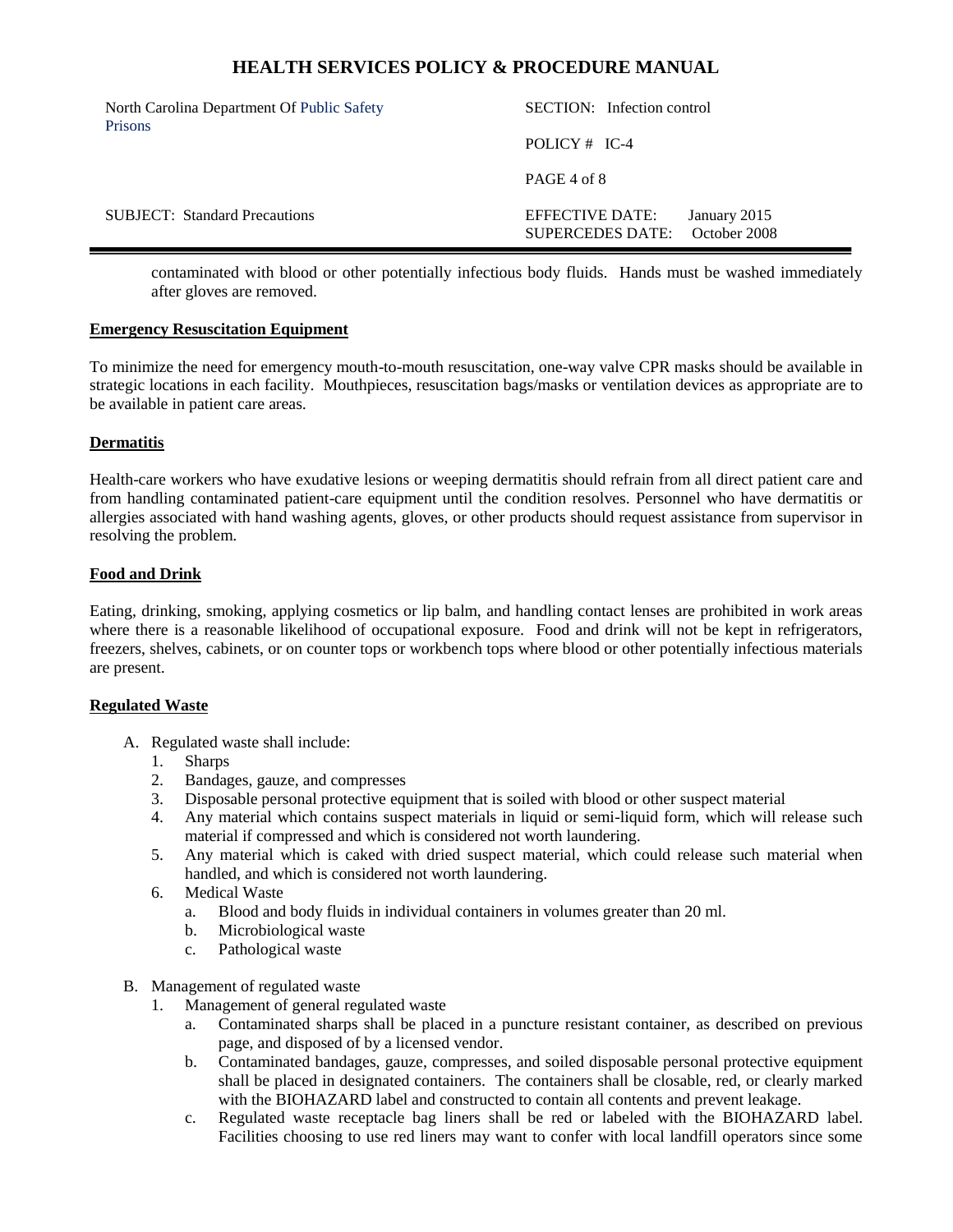| North Carolina Department Of Public Safety<br><b>Prisons</b> | SECTION: Infection control          |  |                              |
|--------------------------------------------------------------|-------------------------------------|--|------------------------------|
|                                                              | POLICY $#$ IC-4                     |  |                              |
|                                                              | PAGE 5 of 8                         |  |                              |
| <b>SUBJECT:</b> Standard Precautions                         | EFFECTIVE DATE:<br>SUPERCEDES DATE: |  | January 2015<br>October 2008 |

landfill operators may be reluctant to accept red bags. Red bags have traditionally been identified as containing pathological waste. The red dye may also create toxic residue in the soil.

- d. The bag liners shall be closable and durable enough to prevent leakage or protrusion of contents during handling and removal from the workplace.
- e. Containers of blood with less than 20 ml. of blood may be placed in the general medical waste containers.
- f. General medical waste shall be removed from the workplace by persons who are appropriately trained, wearing personal protective equipment, and shall be handled with a minimum of agitation. Bags of general regulated waste may be disposed of in the local landfill subject to local ordinances.
- g. Cases where landfill operators refuse acceptance of general regulated waste will be resolved individually by the Facility Superintendent/designee. In these situations, it may be necessary to utilize outside vendors to dispose of regulated waste.
- C. Management of medical waste
	- 1. North Carolina landfills will not accept the following types of medical waste without proper prior treatment:
		- a. Blood and body fluids in individual containers in volumes greater than 20 ml.
		- b. Microbiological waste
		- c. Pathological waste
	- 2. Containers of medical waste shall be removed from the workplace by persons who are appropriately trained, wearing personal protective equipment and shall be handled with a minimum of agitation.

## **Contaminated Laundry**

Contaminated laundry shall include any article of reusable clothing or cloth which; contains blood in liquid or semiliquid form and could release such material if compressed. Contaminated laundry shall be handled only by persons wearing personal protective equipment, and shall be handled as little as possible with a minimum of agitation to prevent gross microbial contamination of the air and of the persons handling the linen. Contaminated laundry shall be bagged or containerized at the location of use and shall not be sorted or rinsed at the facility. Contaminated laundry shall be placed in bags which meet the requirements of bags used of medical waste.

#### **Pregnant Employees**

Pregnant health-care workers are not known to be at a greater risk of contracting HIV or HBV infection than healthcare workers who are not pregnant; however, if a health-care worker develops HIV or HBV infection during pregnancy, the infant is at risk of infection resulting from prenatal transmission. Because of this risk, pregnant health-care workers should be especially familiar with and strictly adhere to precautions to minimize the risk of disease transmission.

#### **Invasive Procedures**

All procedures involving blood or other potentially infectious materials will be performed in such a manner as to minimize splash, spraying, spattering, and generation of droplets of these materials.

Standard blood and body fluid precautions are to be practiced for any invasive procedure. An invasive procedure is defined as surgical entry into tissue, cavities, or repair of major traumatic wounds in outpatient settings during which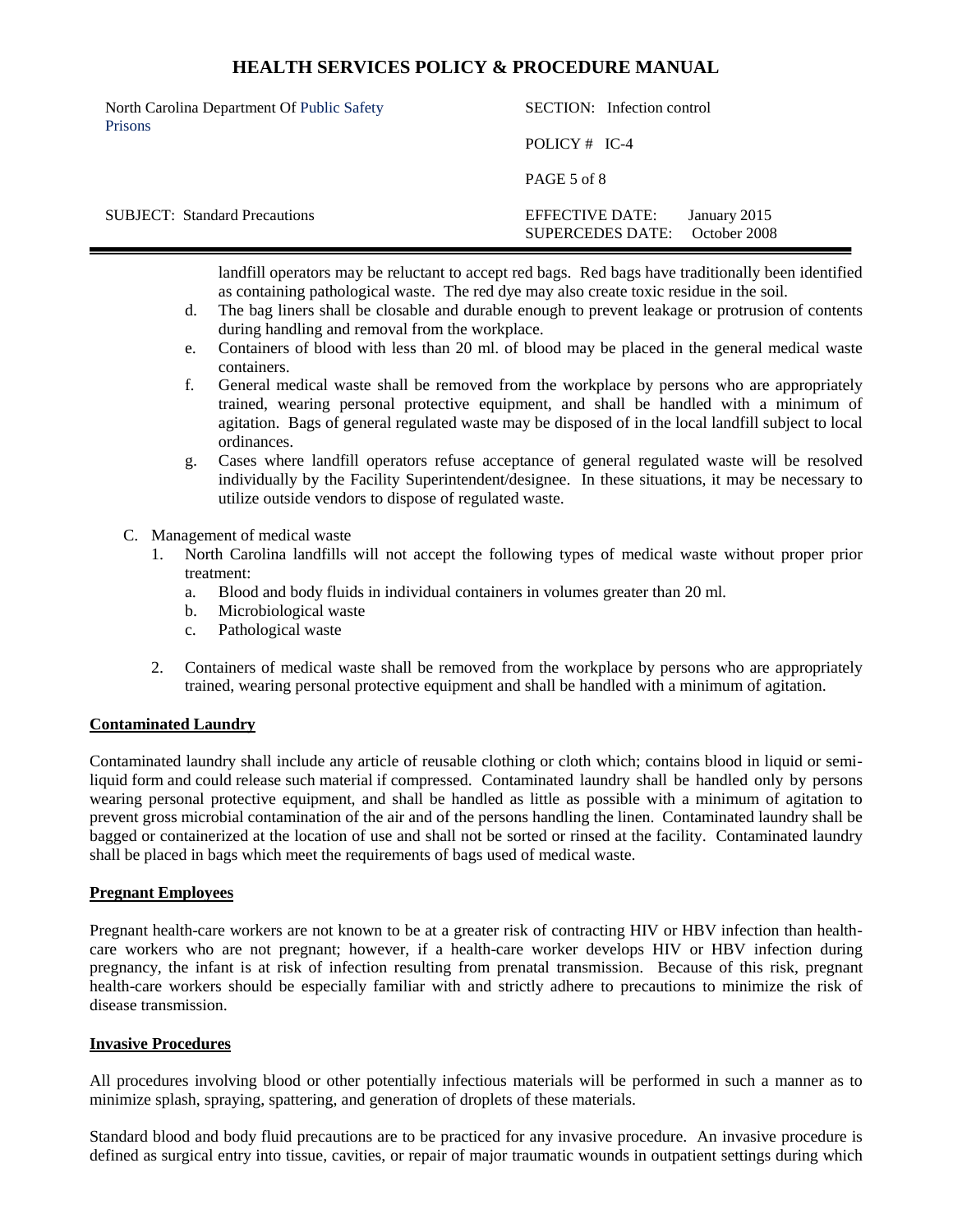| North Carolina Department Of Public Safety<br><b>Prisons</b> | SECTION: Infection control          |                              |  |
|--------------------------------------------------------------|-------------------------------------|------------------------------|--|
|                                                              | POLICY $#$ IC-4                     |                              |  |
|                                                              | PAGE 6 of 8                         |                              |  |
| <b>SUBJECT:</b> Standard Precautions                         | EFFECTIVE DATE:<br>SUPERCEDES DATE: | January 2015<br>October 2008 |  |

bleeding occurs or the potential for bleeding or blood exposure exists. All health care workers who participate in invasive procedures must routinely use appropriate barrier precautions to prevent skin and mucous membrane contact with blood and other body fluids of all patients. Gloves and surgical masks must be worn for all invasive procedures.

Double gloving has been shown to reduce blood exposure during operative procedures. Protective eyewear should be worn for all procedures that commonly result in generation of droplets, splashing of blood and other body fluids, or the generation of bone chips. Gowns made of materials that provide an effective barrier must be worn during procedures that are likely to result in splashing of blood or other body fluids.

If a glove is torn or a needlestick or other injury occurs, the glove should be removed and a new glove utilized as promptly as patient safety permits. If a needlestick occurs, the needle must be changed as well.

### **Postmortem Care**

Patients with communicable diseases remain infectious after death. If an inmate is on any category of isolation, then appropriate isolation should be maintained until the inmate is placed in a zippered body bag. If the stretcher becomes contaminated, it must be cleaned with an EPA registered hospital disinfectant. NC General Statute 130A-145 requires the attending physician to notify persons handling and transporting bodies of the appropriate precautions to follow to prevent infection from persons who have died of the reportable diseases. Follow procedures set forth in Policy AD V-4.

### **Precautions for Dialysis**

Patients with end-stage renal disease who are undergoing maintenance dialysis and who have HIV infection or viral hepatitis can be dialyzed in hospital based or free standing dialysis units using conventional infection control precautions. Contractors who operate dialysis units within the DPS will be responsible for implementing infection control policies to ensure adherence to universal blood and body fluid precautions.

#### **Precautions for Laboratories**

Blood, body fluids, and body tissues from all patients must be considered infectious. The following precautions apply to health-care workers in clinical laboratories.

- A. All specimens of blood, body fluids, and body tissues must be put in a sturdy container with a secure lid to prevent leaking during transport. Containers must be appropriately labeled. Care should be taken when collecting each specimen to avoid contaminating the outside of the container and the laboratory form accompanying the specimen. If outside contamination of the primary container occurs, the primary container will be placed in a second container which prevents leakage during handling, processing, storage, or transport.
- B. All persons processing blood, body fluid, or tissue specimens (e.g., removing tops from vacuum tubes) will wear gloves. Mask and protective eyewear will be worn if mucous membrane contact with blood or body fluids is anticipated. Gloves will be changed and hands washed after completion of specimen processing.
- C. Mechanical pipetting devices will be used for manipulating all liquids in the laboratory. Mouth pipetting must not be done.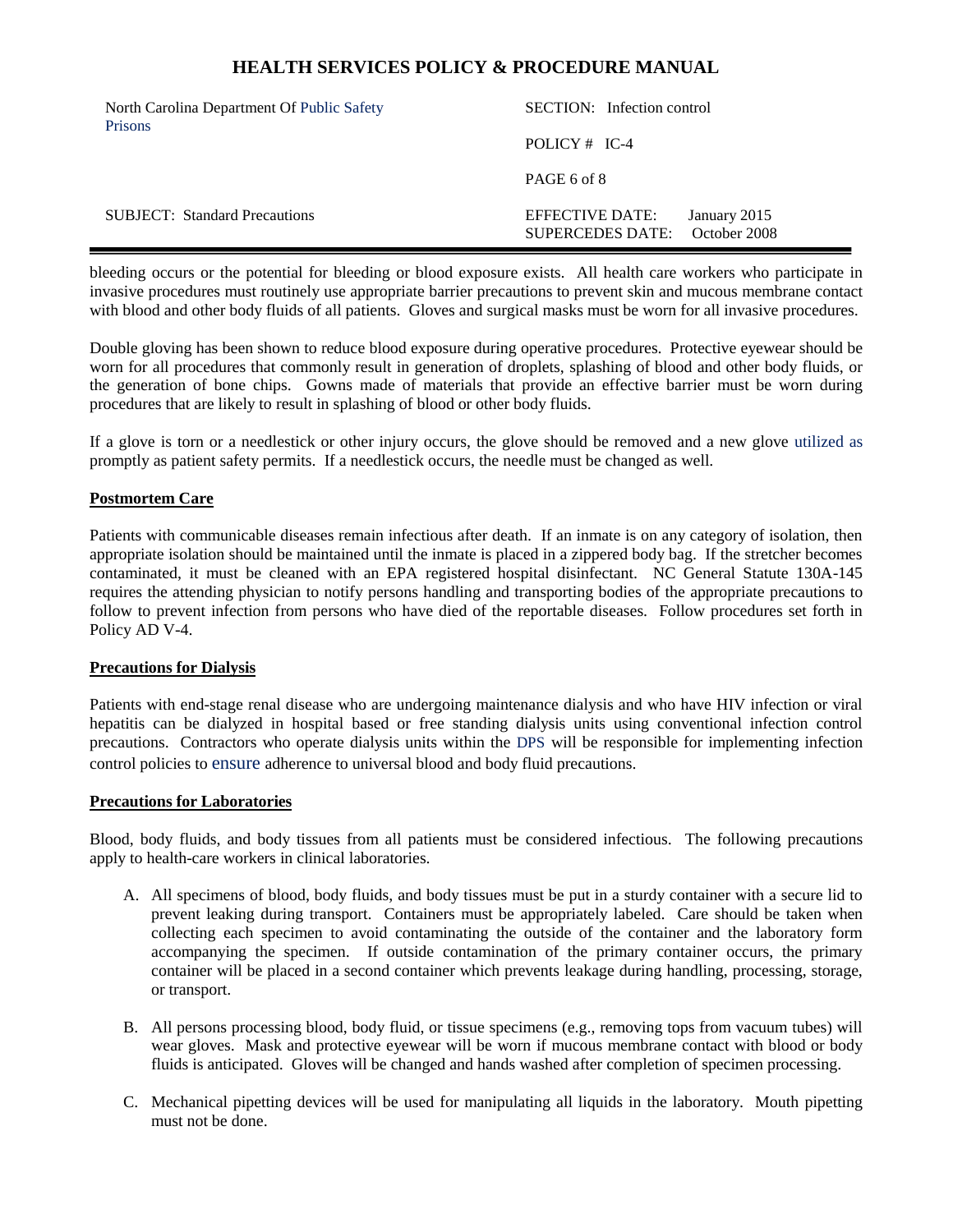| North Carolina Department Of Public Safety<br><b>Prisons</b> | SECTION: Infection control          |  |                              |
|--------------------------------------------------------------|-------------------------------------|--|------------------------------|
|                                                              | POLICY $#$ IC-4                     |  |                              |
|                                                              | PAGE 7 of 8                         |  |                              |
| <b>SUBJECT:</b> Standard Precautions                         | EFFECTIVE DATE:<br>SUPERCEDES DATE: |  | January 2015<br>October 2008 |

- D. Use of needles and syringes must be limited to situations in which there is no alternative. Recommendation for preventing injuries outlined under Invasive Procedures on previous page must be followed.
- E. Laboratory work surfaces must be decontaminated with an appropriate chemical germicide after a spill of blood or other body fluids and when work activities are completed.
- F. Contaminated materials used in laboratory tests must be decontaminated before reprocessing or be placed in bags and disposed of in accordance with departmental policies for disposal of medical waste.
- G. Equipment that has been contaminated with blood or other body fluids must be decontaminated and cleaned per Health Services Policy IC-1 Section 8.
- H. All persons must wash their hands after completing laboratory activities and remove protective clothing before leaving the laboratory.

Standard Blood and Body Fluid Precautions for all patients eliminates the need for labeling individual specimens since blood and other body fluids from all patients are considered to be infectious.

#### **Sterilization and Disinfection**

Instruments or devices that enter sterile tissue or the vascular system of any patient or through which blood flows must be sterilized before reuse.

Devices or items that contact intact mucous membranes must be sterilized or receive high-level disinfection, a procedure that kills vegetative organisms and viruses but not necessarily large numbers of bacterial spores. Chemical germicides that are registered with the U.S. Environmental Protection Agency (EPA) as "sterilants" may be used either for sterilization or for high-level disinfection depending on contact time.

Medical devices or instruments that require sterilization or disinfection should be thoroughly cleaned before being exposed to the germicide, and the manufacturer's instructions for the use of the germicide should be followed. The manufacturer's specifications for compatibility of the medical device with chemical germicides must be closely followed.

Prison facilities that operate steam or gas sterilizers must follow the guidelines set forth in Policy AD VII-3 to insure that the sterilizer is functioning as it should.

#### **Management of Exposures**

After an exposure incident, which is defined as a specific eye, mouth, mucous membrane, non-intact skin or parenteral contact with blood or other potentially infectious material, a confidential post-exposure medical evaluation and recommendations for follow-up is required. The DPS supervisor will specifically ask the exposed person if any of the aforementioned occurred during the incident. The source individual will be identified and their blood will be tested for HBV and HIV as soon as practical. If the source individual is known to be infected with HBV or HIV, testing of the source individual is not indicated. Using Policy P II-2 as a guideline, the Unit Health Authority will document the route of exposure and circumstances under which the exposure incident occurred on DOC-WC-4 and make appropriate follow-up recommendations to the employee. The exposed employee will be referred to a physician in accordance to worker compensation guidelines. The examining physician should provide physician in accordance to worker compensation guidelines. recommendations for post-exposure follow-up in accordance to current CDC recommendations.